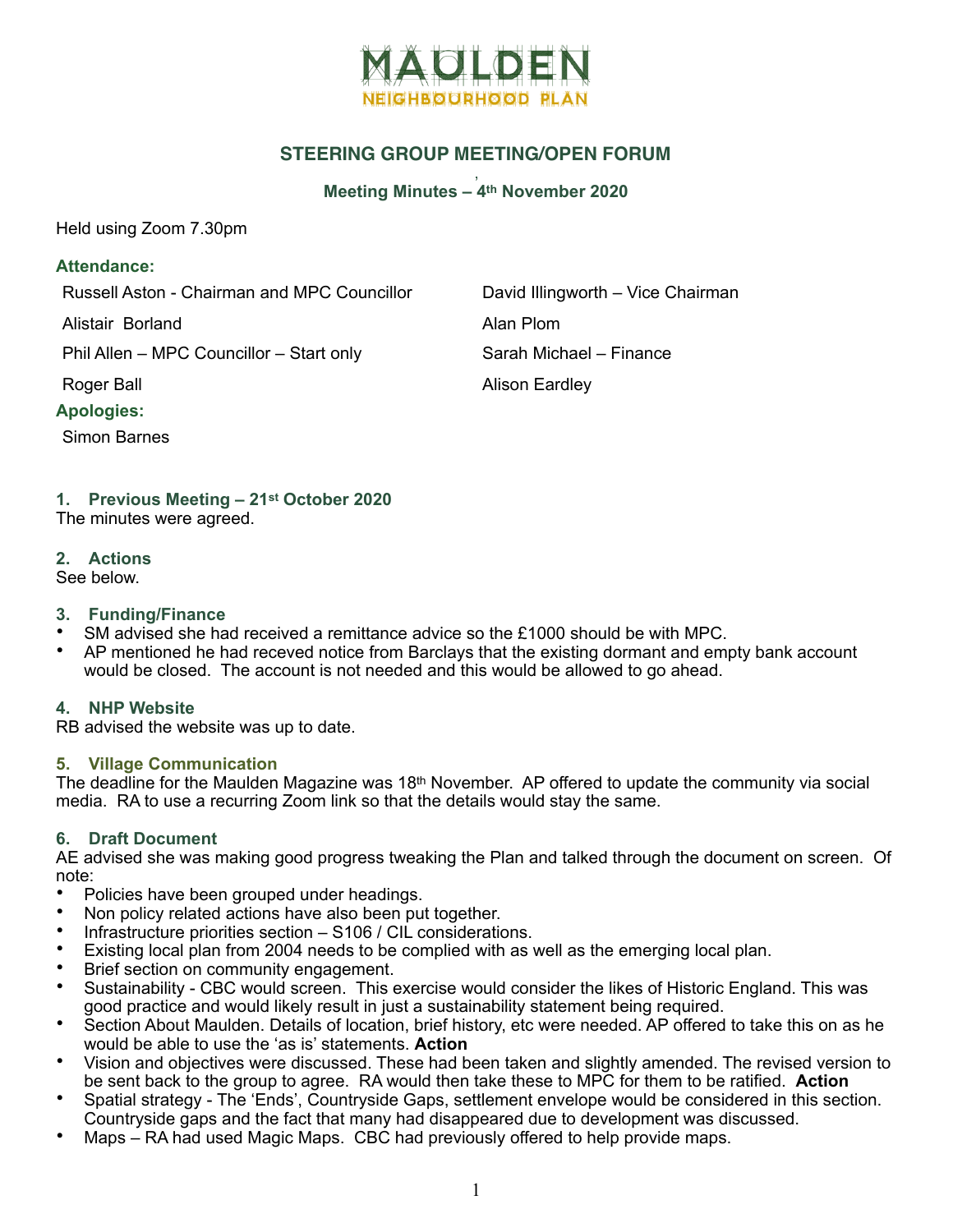- Section 5 Character Design. Input from the Group was required for this and AE would provide some prompts as to what to consider. Suggestion was made that some requirements could be taken from the questionnaire results, this included sections about energy.
- Developments It would be useful to have details of all the developments since 2015 so that details of housing could then be compared with requirements from the local plan. It was mentioned that much of this, if not all, was with PA. PA had already produced a document. PA to be asked to produce information in a table that could then be used in the Plan. **Action**
- Review The NHP would need to be reviewed to make sure it was in line with the emerging local plan. Reference to this to be in the document.
- Discussion about housing mix and affordability.
- Post Office mentioned
- Flexible working space No obvious need from the questionnaire responses.
- Broadband usage and mobile phone coverage to be considered
- Countryside / Green Space Flora, fauna, biodiversity. Number of policies referenced this area. In respect of corridors of green space and green infrastructure, there would need to be a big map showing all of this together.
- Local Green Space (LGS). All this was now contained in one policy. There will be a need to justify each space. Examiners were getting strict. AE had a template to be completed. Reference was made to the Green infrastructure plan as an appendix detailed LGS assessments.
- Open Space This category offered no protection, but it was good to detail these areas.
- Views mentioned.
- Allotment Land. The details of allotments from CBC only detailed the Moor Lane allotments and part of the MPC allotments. Full allotment list map to be sent through. **Action** Discussion about protection of allotments.
- LGS There is a need to know who owns the land. A Land Registry inquiry would be definitive but it was thought that for many of the locations ownership was known by members of the Group.
- LGS protects similar to Green Belt so in the same way it can be built on.
- It was confirmed in discussion that land previously designated as Local Green Space can be developed as an "Exception Site" were an unfulfilled need for Affordable Housing is identified
- A discussion concerning Affordable and Market Housing confirmed that it is not possible for NHPs to restrict the sale of market housing to local parishioners. The only way that housing provision can be restricted to "locals" is if the housing involved meets the definition of Affordable and if it has been developed either following the sale of PC Land for it's development (then allowing the PC to exercise some control over its' use), or if the NHP designates an "Exception Site", located outside the settlement envelope, to satisfy an identified and unfulfilled need for Affordable Housing.
- Comment made that there was no need to allocate sites because, since 2015, Maulden has already contributed to local and wider CBC strategic needs. A list of developments will be collated.
- Getting around and a primary network of routes. It was discussed that a new policy may be appropriate requiring that new developments are required to link the existing network of footpaths and bridleways
- Establishing a pedestrian crossing on the A507 is a highway improvement and is not within the remit of the NPPF but can be included within the NHP as a community aim/action or "project" working with CBC and others.
- Health It was noted that there was an aim to bring a GP into the area and that it is possible for a NHP to identify a location for a potential GP practice. It would then include a non policy community action/aim or "project" , seeking the establishment of a practice, in conjunction with the Primary Care Trust
- Education. This is dealt with by the education body and it is unusual to have something in the NHP.
- Policies map would be required.
- A. map showing all that is being considered by the NHP would be required.
- Details of all evidence to be in a section.
- Glossary.

# **7. AOB**

None

## **8. Meetings**

Next scheduled meeting 18<sup>th</sup> November at 7.30pm. RA to arrange using the recurring meeting function.

## **Actions**